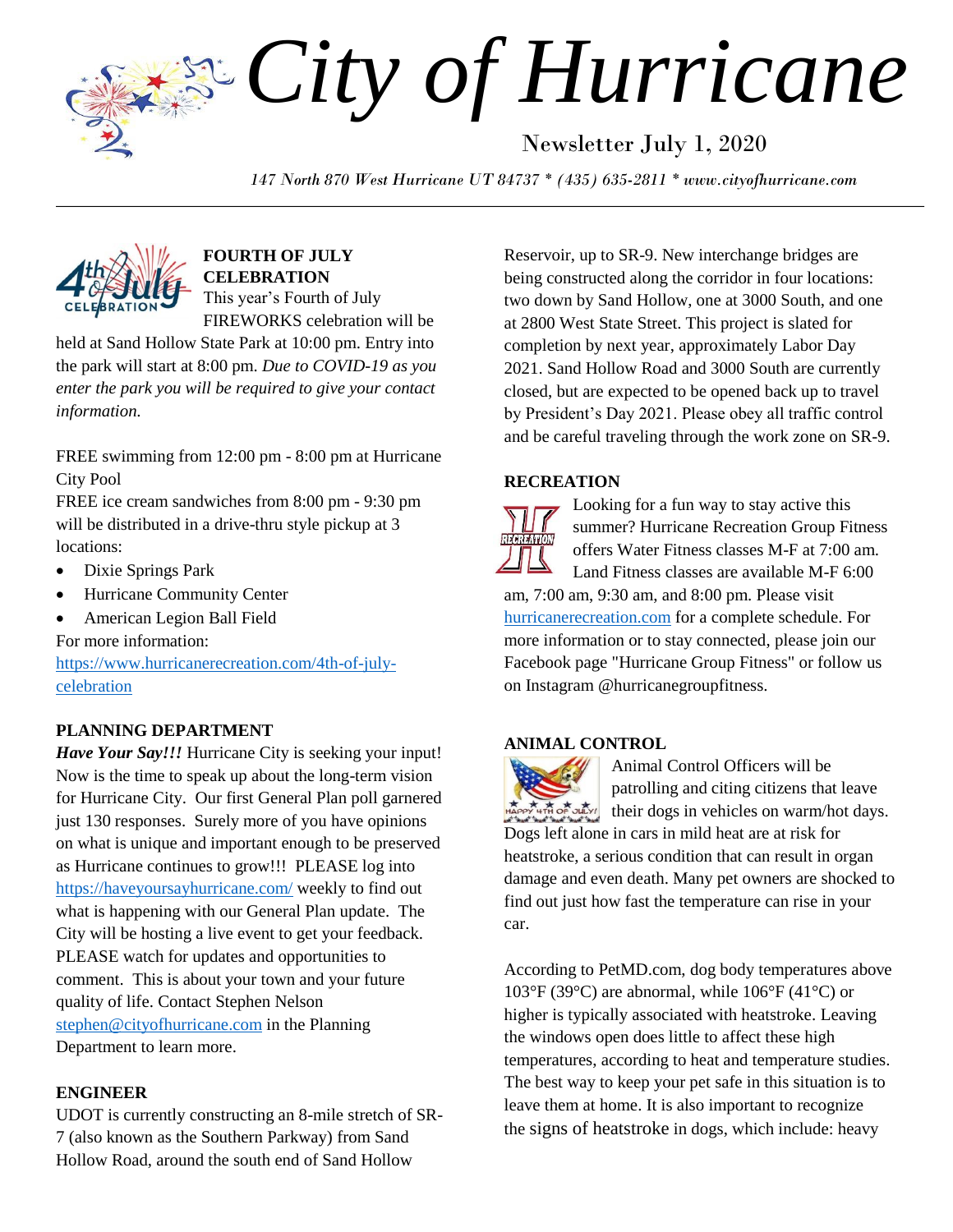panting, glazed eyes, a rapid pulse, unsteadiness, a staggering gait, vomiting, or a deep red or purple tongue. Summer thunderstorms and fireworks often send pets fleeing in an attempt to escape the noise. Be mindful of their fears and insure that they are securely enclosed to prevent escape. Turning up music or the TV may help muffle the noise. License tags are your pets' ticket home if lost during one of these events. If you have not yet obtained a tag, please contact Animal Control as soon as possible. If you are traveling with your pet, have an ID tag with a phone number where you can be reached at your location.

Just a reminder, dogs are only allowed at Grandpa's Pond and Dixie Springs Park (Temporarily) and they must be on a leash at all times. Dogs in the park must stay on paved pathways. Animal Control Officers will be issuing citations to citizens who violate these ordinances.

If you have questions about the current animal related ordinances please call the Animal Shelter at 435-635- 8314.

# **PEACH DAYS**



*\*Due to the COVID-19 pandemic, the following information is tentative. Please see the Peach Days link on cityofhurricane.com for updates.*

"Peach Days: A Celebration of our Heritage" is fast approaching! We are excited for another year of fun, food, entertainment, displays and contests for all. This is our 22nd year and will be held September 3-5, 2020. This well-loved event is the base for many family and class reunions, as well as a wonderful way to reconnect with friends, neighbors and make some new friends too!

Peach Days officially opens:

- Thursday, September  $3<sup>rd</sup>$ , 5:00 pm–10:00 pm
- Friday, September  $4<sup>th</sup>$ , 10:00 am–10:00 pm
- Saturday, September  $5<sup>th</sup>$ , 6:00 am–10:00 pm

We will enjoy the Friday night Rodeo or Movie in the Park, as well as the Saturday Fun Run, Canal Treks, Parade, Peach Cook-off, and Pioneer Corner. All three days will have Gardening, Fine and Home Arts Displays, three stages of entertainment, food, commercial, and homemade sales booths, eating and Bingo contests, and activities and games for the young and young at heart! Once again, 100 South will be turned into a one-way road to help with traffic and safety. Please watch for signs and be cautious. Shuttles will run from the church

at 274 South 100 West, along the roadside parking spaces and the site of the event.

Community participation is what makes Peach Days such a great event, so we hope that this great community will get involved! Entries for displays (Fine Arts, Home Arts, Garden, Bottling and Baking) can be made Wednesday, September 2nd from 4:00 pm to 8:30 pm. Ribbons are awarded to all entries, with cash prizes for sweepstakes, reserve sweeps, and rosette blue ribbons. Volunteers for security are always needed, as well as entries in the variety of contests. Official agendas will be mailed in August and can be found on the Hurricane City or Hurricane Recreation websites (click on the Peach Days link). We look forward to another year of fun and memory making traditions. Peach Days is a great way to end a summer in Hurricane. We look forward to seeing YOU there!

For more information call Jarolyn Stout 635-4204, David Stirland 635-0343 or Tom Hirschi 635-4291.

#### **FREE SUMMER LUNCH PROGRAM**

Summer meals are available to all children age 18 and younger within Washington County. July  $1<sup>st</sup> -$  July  $16<sup>th</sup>$ lunches are served Monday-Thursday from 11:30 am - 12:30 pm at these locations (subject to change):

-Hurricane Community Center, 63 South 100 West, 11:10 am -Three Falls Park, 889 S 700 W, 11:30 am -Ball Park, 697 N 200 W, 11:30 am -Dixie Springs, 2727 S 4010 S, 11:30 am -489 N 2600 W, 11:38 am -Dixie Springs, 2700 S 3400 W, 12:00 pm -175 N 3775 W, 12:05 pm -Quail Lake Estates, 53 Pheasant Dr, 12:20 pm

No meals are served on Friday. For more information see<https://www.washk12.org/food-service/menus> .

# **STREETS DEPARTMENT**

With this year's new growth of vegetation in full swing, the Hurricane City Street Department is asking residents to please help keep our streets and sidewalks clear of overgrown trees and shrubs by trimming your vegetation. Overgrown trees and shrubs endanger us all when they block our view of traffic signs, pedestrians, or other vehicles. To ensure safe passage for everyone, tree limbs must hang no lower than 9 feet above the sidewalk and 16 feet above streets.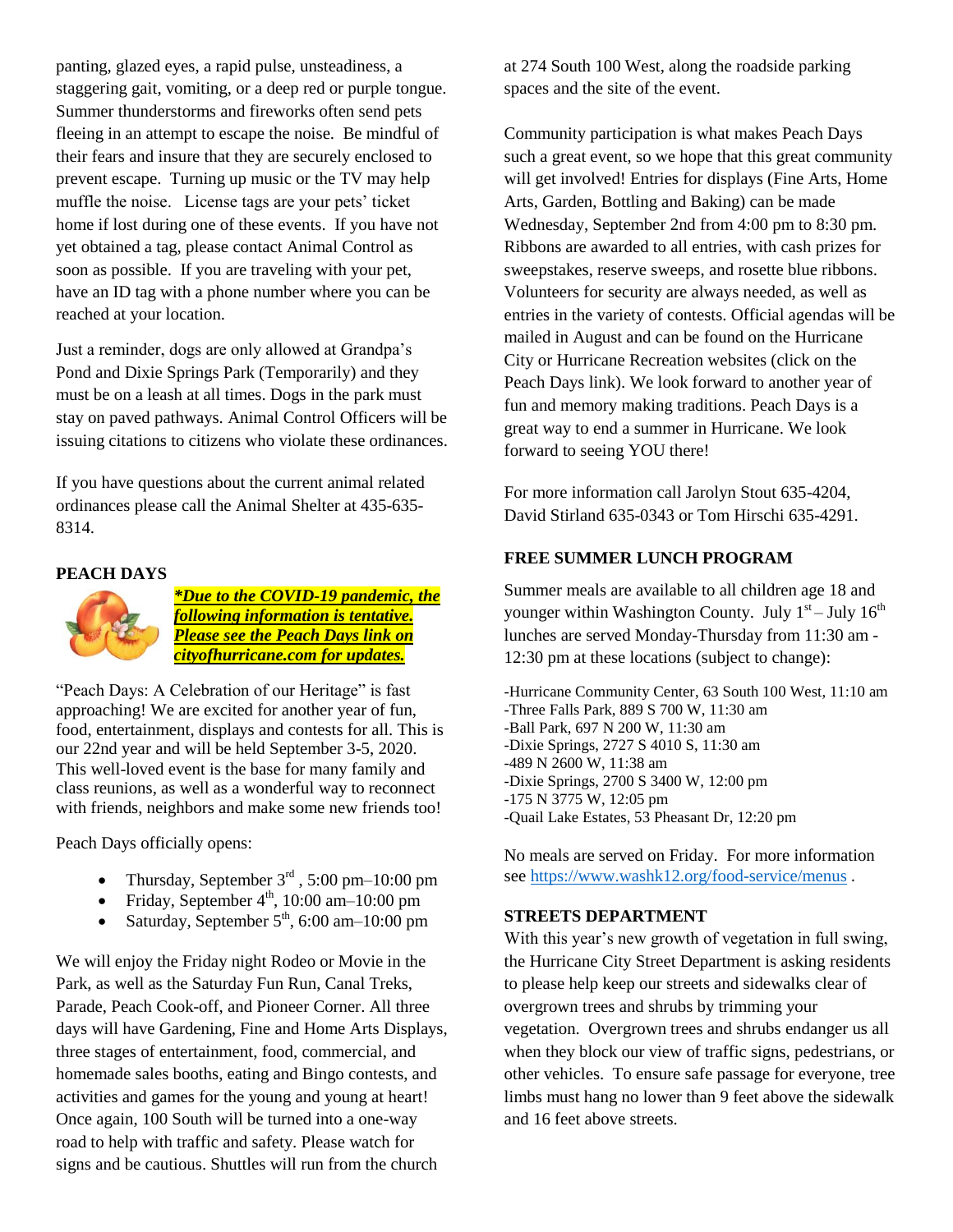If you have any questions on how to trim your vegetation, you can contact the Street Department's Certified Arborist, Darren Shumway at (435) 635-6862.

# **SOLID WASTE AND RECYCLING**



Negotiations on the contracts between Washington County Solid Waste and Republic Services are under way. A 10-year contract has been approved

and the details are being finalized. A cost of living rate increase of 2.5% per year for the contract period was approved.

Previously there was concern about the state of the recycling program and how it was operating. All recycling materials are currently being hauled to Las Vegas where they *are* being recycled. This will continue during the 10-year contract period. Beginning September 1, 2020, a 90-day opt out period begins for the Blucan Curbside Recycling program. This new program will let someone opt out or opt in during that period. The choice is then permanent at that point for the specific resident and address unless Washington County Solid Waste allows another opt in period sometime in the future. For residents who move at any point, whether into Washington County for the first time, or from one residence to another within the county, you will automatically be opted in until 2031. The cost for recycling beginning February 2021 will be determined based on the number of households that choose to

participate in the recycling program within Washington County.

Hurricane City Recycle Bins (the binnies) will still be available. They are located at: 700 West 400 North, 800 North 200 West, and 3400 West 180 N. Remember, *glass* cannot be placed in the Blucan and may only be recycled at the binnies.

Questions can be answered by City Council member Nanette Billings who is a member of the Washington County Solid Waste Board. She can be reached by phone at 435-680-2757 or by email at [billings@cityofhurricane.com](mailto:billings@cityofhurricane.com) .

# COVID-19 updates from Washington County Solid Waste:

- Residential bulky item curbside pickup is on hold. Republic Services will not be doing bulky item collections during COVID-19 and will resume when conditions allow.
- Landfill remains open. All landfill customers must follow all safety rules. Violation of safety rules will result in being banned from the landfill.
- Staff will no longer lend out safety vests vests are available at the gate for \$5.

# **Annual Drinking Water Quality Report Hurricane City 2019**

We're pleased to present to you this year's Annual Drinking Water Quality Report. This report is designed to inform you about the quality of the water and services we deliver to you every day. Our constant goal is to provide you with a safe and dependable supply of drinking water. We want you to understand the efforts we make to continually improve the water treatment process and protect our water resources. We are committed to ensuring the quality of your water. Our water sources have been determined to be from ground water. Our sources are Toquerville Spring, Ash Creek Spring, Stratton Well 1, Stratton Well 2, and West Well REPL-1. We also purchase water from Washington CO WCD-Sand Hallow (#27073).

The Drinking Water Source Protection Plan for Hurricane is available for your review. It contains information about source protection zones, potential contamination sources and management strategies to protect our drinking water. Our sources have been determined to have a low level of susceptibility from potential contamination sources. We have also developed management strategies to further protect our sources from contamination. Please contact us if you have questions or concerns about our source protection plan. There are many connections to our water distribution system. When connections are properly installed and maintained, the concerns are very minimal. However, unapproved and improper piping changes or connections can adversely affect not only the availability, but also the quality of the water. A cross connection may let polluted water or even chemicals mingle into the water supply system when not properly protected. This not only compromises the water quality but can also affect your health. So, what can you do? Do not make or allow improper connections at your homes. Even that unprotected garden hose lying in the puddle next to the driveway is a cross connection. The unprotected lawn sprinkler system after you have fertilized or sprayed is also a cross connection. When the cross connection is allowed to exist at your home, it will affect you and your family first. If you'd like to learn more about helping to protect the quality of our water, call us for further information about ways you can help.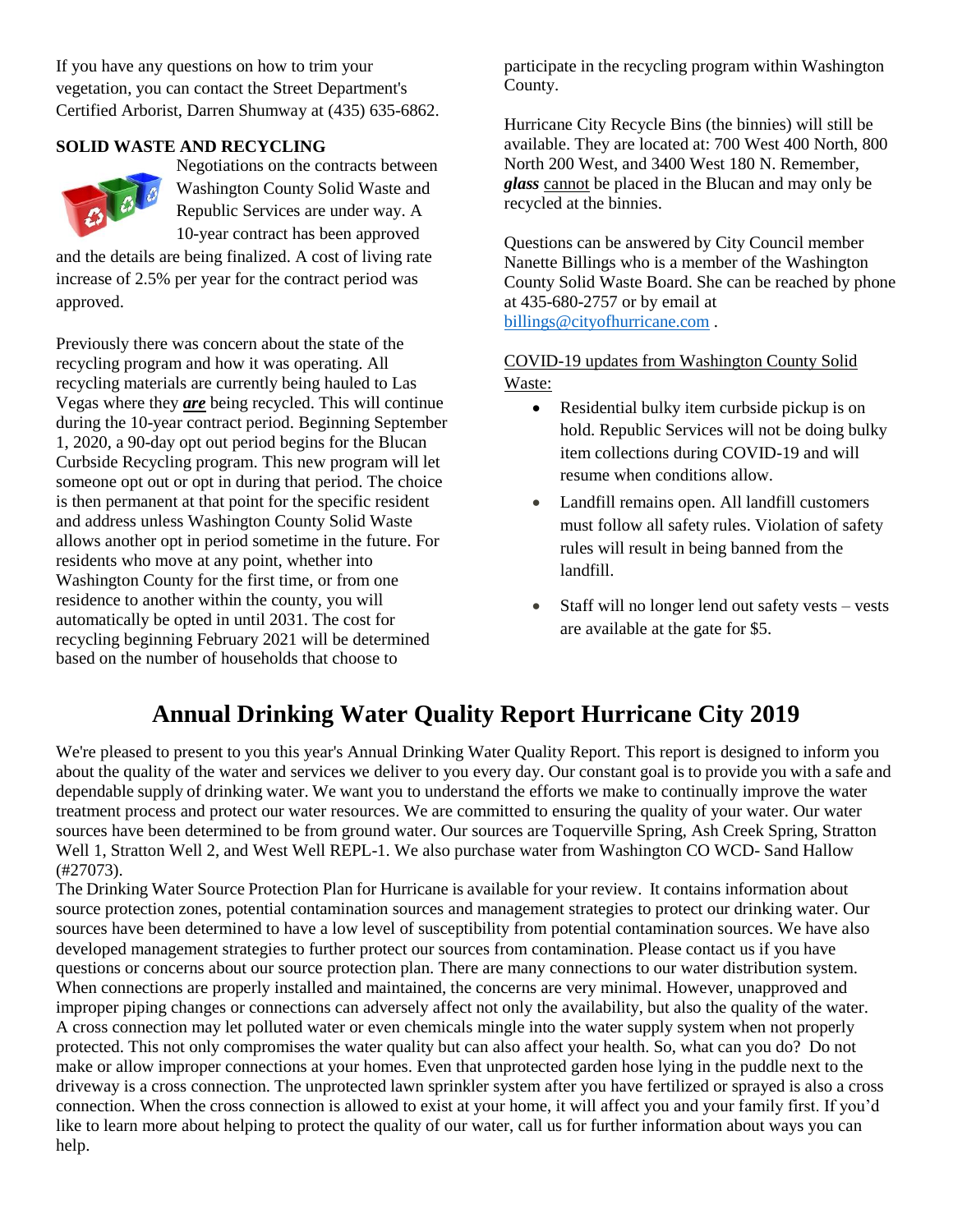I'm pleased to report that our drinking water meets federal and state requirements. If you have any questions about this report or concerning your water utility, please contact Ken Richins 435-635-9442. We want our valued customers to be informed about their water utility. If you want to learn more, please attend any of our regularly scheduled meetings. They are held on the last Tuesday of each month at 6:00 pm, at the water shop conference room, located at 646 W. 600 N.

Hurricane City routinely monitors for constituents in our drinking water in accordance with the Federal and Utah State

laws. The following table shows the results of our monitoring for the period of January  $1<sup>st</sup>$  to December 31<sup>st</sup>, 2019. All drinking water, including bottled drinking water, may be reasonably expected to contain at least small amounts of some constituents. It's important to remember that the presence of these constituents does not necessarily pose a health risk. In the following table you will find many terms and abbreviations you might not be familiar with. To help you better understand these terms we've provided the following definitions:

*Non-Detects (ND)* - laboratory analysis indicates that the constituent is not present.

*ND/Low - High -* For water systems that have multiple sources of water, the Utah Division of Drinking Water has given water systems the option of listing the test results of the constituents in one table, instead of multiple tables. To accomplish this, the lowest and highest values detected in the multiple sources are recorded in the same space in the report table.

*Parts per million (ppm) or Milligrams per liter (mg/l)* - one part per million corresponds to one minute in two years or a single penny in \$10,000.

*Parts per billion (ppb) or Micrograms per liter (ug/l)* - one part per billion corresponds to one minute in 2,000 years, or a single penny in \$10,000,000.

*Parts per trillion (ppt) or Nanograms per liter (nanograms/l)* - one part per trillion corresponds to one minute in 2,000,000 years, or a single penny in \$10,000,000,000.

*Parts per quadrillion (ppq) or Picograms per liter (picograms/l)* - one part per quadrillion corresponds to one minute in 2,000,000,000 years or one penny in \$10,000,000,000,000.

*Picocuries per liter (pCi/L)* - picocuries per liter is a measure of the radioactivity in water.

*Millirems per year (mrem/yr)* - measure of radiation absorbed by the body.

*Million Fibers per Liter (MFL)* - million fibers per liter is a measure of the presence of asbestos fibers that are longer than 10 micrometers.

*Nephelometric Turbidity Unit (NTU)* - nephelometric turbidity unit is a measure of the clarity of water. Turbidity in excess of 5 NTU is just noticeable to the average person.

*Action Level (AL)* - the concentration of a contaminant which, if exceeded, triggers treatment or other requirements which a water system must follow.

*Treatment Technique (TT)* - A treatment technique is a required process intended to reduce the level of a contaminant in drinking water.

*Maximum Contaminant Level (MCL)* - The "Maximum Allowed" (MCL) is the highest level of a contaminant that is allowed in drinking water. MCLs are set as close to the MCLGs as feasible using the best available treatment technology.

*Maximum Contaminant Level Goal (MCLG)* - The "Goal"(MCLG) is the level of a contaminant in drinking water below which there is no known or expected risk to health. MCLGs allow for a margin of safety.

*Maximum Residual Disinfectant Level (MRDL)* - The highest level of a disinfectant allowed in drinking water. There is convincing evidence that addition of a disinfectant is necessary for control of microbial contaminants.

*Maximum Residual Disinfectant Level Goal (MRDLG)* - The level of a drinking water disinfectant below which there is no known or expected risk to health. MRDLGs do not reflect the benefits of the use of disinfectants to control microbial contaminants.

*Date*- Because of required sampling time frames i.e. yearly, 3 years, 4 years and 6 years, sampling dates may seem outdated. *Waivers (W)*- Because some chemicals are not used or stored in areas around drinking water sources, some water systems have been given waivers that exempt them from having to take certain chemical samples, these waivers are also tied to Drinking Water Source Protection Plans

| <b>TEST RESULTS</b>                 |                  |                                        |                     |      |     |                 |                                         |  |
|-------------------------------------|------------------|----------------------------------------|---------------------|------|-----|-----------------|-----------------------------------------|--|
| Contaminant                         | Violation<br>Y/N | Level<br>Detected<br>$ND/Low-$<br>High | Unit<br>Measurement | MCLG | MCL | Date<br>Sampled | Likely Source of<br>Contamination       |  |
| <b>Microbiological Contaminants</b> |                  |                                        |                     |      |     |                 |                                         |  |
| Total Coliform Bacteria             | N                |                                        | N/A                 |      |     | 2019            | Naturally present in the<br>environment |  |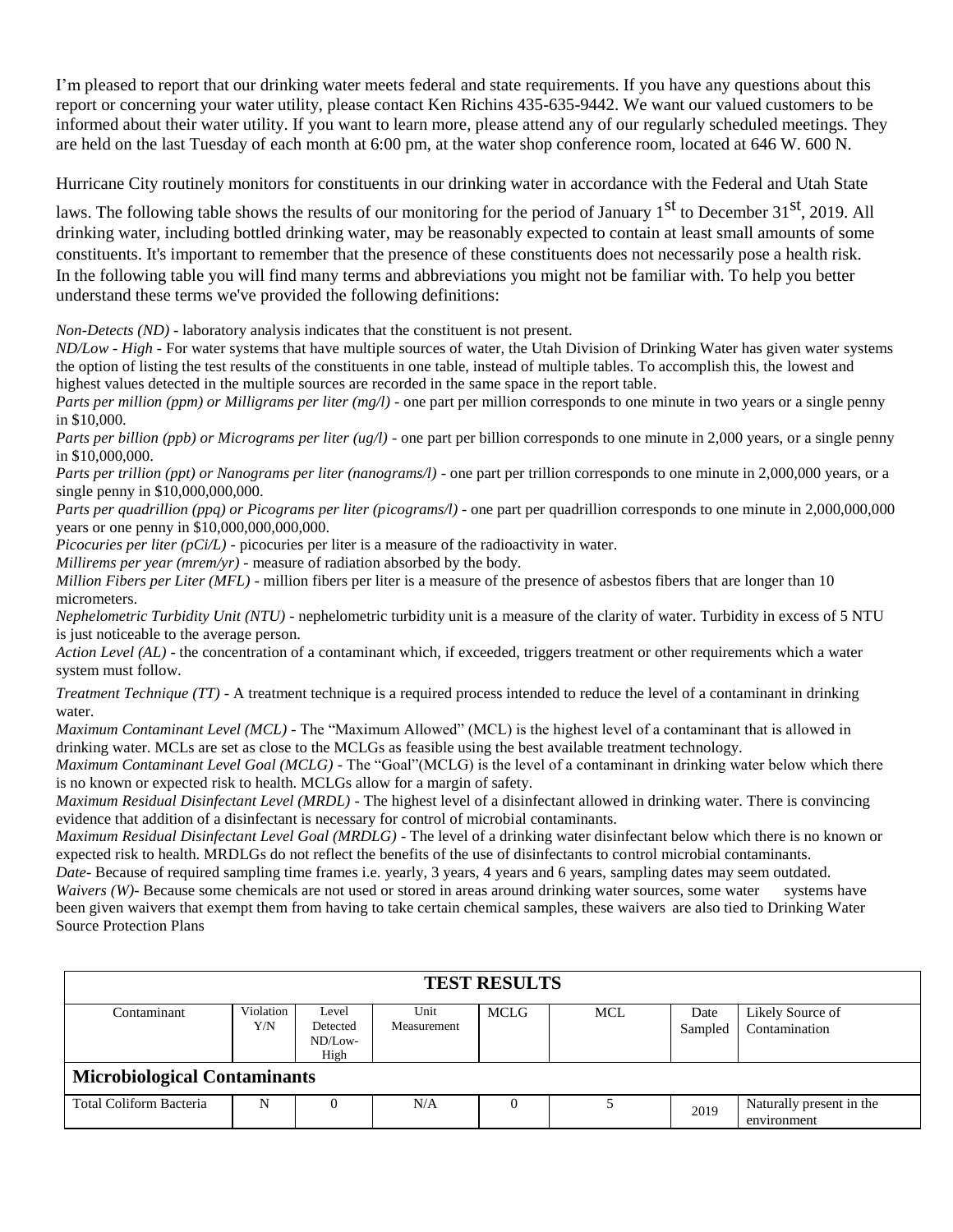| Turbidity<br>for Ground Water                                                     | $\overline{N}$ | $0.1 - 4.9$         | <b>NTU</b> | $\theta$         | 5              | $\overline{2015}$ ,<br>2017,<br>2018, | Soil runoff                                                                                                                                                                                                                                                                                                  |  |
|-----------------------------------------------------------------------------------|----------------|---------------------|------------|------------------|----------------|---------------------------------------|--------------------------------------------------------------------------------------------------------------------------------------------------------------------------------------------------------------------------------------------------------------------------------------------------------------|--|
| <b>Inorganic Contaminants</b>                                                     |                |                     |            |                  |                | 2019                                  |                                                                                                                                                                                                                                                                                                              |  |
|                                                                                   |                |                     |            |                  |                |                                       |                                                                                                                                                                                                                                                                                                              |  |
| Arsenic                                                                           | N              | 1.8-14.5            | ppb        | $\mathbf{0}$     | 10             | 2017,<br>2019                         | Erosion of natural deposits;<br>runoff from orchards; runoff<br>from glass and electronics<br>production wastes                                                                                                                                                                                              |  |
| Barium                                                                            | N              | $0.045 -$<br>0.237  | ppm        | $\overline{2}$   | $\overline{2}$ | 2015,<br>2017,<br>2018,<br>2019       | Discharge of drilling wastes;<br>discharge from metal<br>refineries; erosion of natural<br>deposits                                                                                                                                                                                                          |  |
| Copper<br>90% results<br>a.<br># of sites that<br>b.<br>exceed the AL             | ${\bf N}$      | a.0.335<br>b.0      | ppm        | 1.3              | $AL=1.3$       | 2018                                  | Corrosion of household<br>plumbing systems; erosion of<br>natural deposits                                                                                                                                                                                                                                   |  |
| Fluoride                                                                          | N              | $0.2 - 0.304$       | ppm        | $\overline{4}$   | $\overline{4}$ | 2015,<br>2017,<br>2018,<br>2019       | Erosion of natural deposits;<br>water additive which<br>promotes strong teeth;<br>discharge from fertilizer and<br>aluminum factories                                                                                                                                                                        |  |
| Lead<br>90% results<br>a.<br># of sites that exceed<br>b.<br>the AL               | $\mathbf N$    | a. 1.37<br>b.0      | ppb        | $\mathbf{0}$     | $AL=15$        | 2018                                  | Corrosion of household<br>plumbing systems, erosion of<br>natural deposits                                                                                                                                                                                                                                   |  |
| Nitrate (as Nitrogen)                                                             | $\mathbf N$    | $0.182 - 2.41$      | ppm        | 10               | 10             | 2016,<br>2019                         | Runoff from fertilizer use;<br>leaching from septic tanks,<br>sewage; erosion of natural<br>deposits                                                                                                                                                                                                         |  |
| Selenium                                                                          | $\overline{N}$ | $0.8 - 6.2$         | ppb        | 50               | 50             | 2015,<br>2017,<br>2018,<br>2019       | Discharge from petroleum<br>and metal refineries; erosion<br>of natural deposits; discharge<br>from mines                                                                                                                                                                                                    |  |
| Sodium                                                                            | $\mathbf N$    | $11.2 -$<br>117.849 | ppm        | 500              | None           | 2015,<br>2017,<br>2018,<br>2019       | Erosion of natural deposits;<br>discharge from refineries and<br>factories; runoff from<br>landfills.                                                                                                                                                                                                        |  |
| Sulfate                                                                           | $\mathbf N$    | $20-$<br>243.153    | ppm        | 1000             | 1000           | 2019                                  | Erosion of natural deposits;<br>discharge from refineries and<br>factories; runoff from<br>landfills, runoff from cropland                                                                                                                                                                                   |  |
| ppm be used.                                                                      |                |                     |            |                  |                |                                       | If the sulfate level of a public water system is greater than 500 ppm, the supplier must satisfactorily demonstrate that: a) no better water is available,<br>and b) the water shall not be available for human consumption from commercial establishments. In no case shall water having a level above 1000 |  |
| TDS (Total<br>Dissolved solids)                                                   | N              | 220-752             | ppm        | 2000             | 2000           | 2017,<br>2018,<br>2019                | Erosion of natural deposits                                                                                                                                                                                                                                                                                  |  |
| not allow the use of an inferior source of water if a better source is available. |                |                     |            |                  |                |                                       | If TDS is greater than 1000 ppm the supplier shall demonstrate to the Utah Drinking Water Board that no better water is available. The Board shall                                                                                                                                                           |  |
| <b>Disinfection By-products</b>                                                   |                |                     |            |                  |                |                                       |                                                                                                                                                                                                                                                                                                              |  |
| <b>TTHM</b><br>[Total trihalomethanes]                                            | $\mathbf N$    | $0.6 - 32.2$        | ppb        | $\mathbf{0}$     | 80             | 2019                                  | By-product of drinking water<br>disinfection                                                                                                                                                                                                                                                                 |  |
| Chlorine                                                                          | $\mathbf N$    | 0.666               | ppm        | $\overline{4}$   | $\overline{4}$ | 2018                                  | Water additive used to<br>control microbes                                                                                                                                                                                                                                                                   |  |
| <b>Radioactive Contaminants</b>                                                   |                |                     |            |                  |                |                                       |                                                                                                                                                                                                                                                                                                              |  |
| Alpha emitters                                                                    | $\mathbf N$    | $1.1 - 4.5$         | pCi/1      | $\boldsymbol{0}$ | 15             | 2015,<br>2016,<br>2018,<br>2019       | Erosion of natural deposits                                                                                                                                                                                                                                                                                  |  |
| Combined                                                                          | ${\bf N}$      | $0 - 0.58$          | pCi/1      | $\theta$         | 5              | 2016,<br>2018                         | Erosion of natural deposits                                                                                                                                                                                                                                                                                  |  |